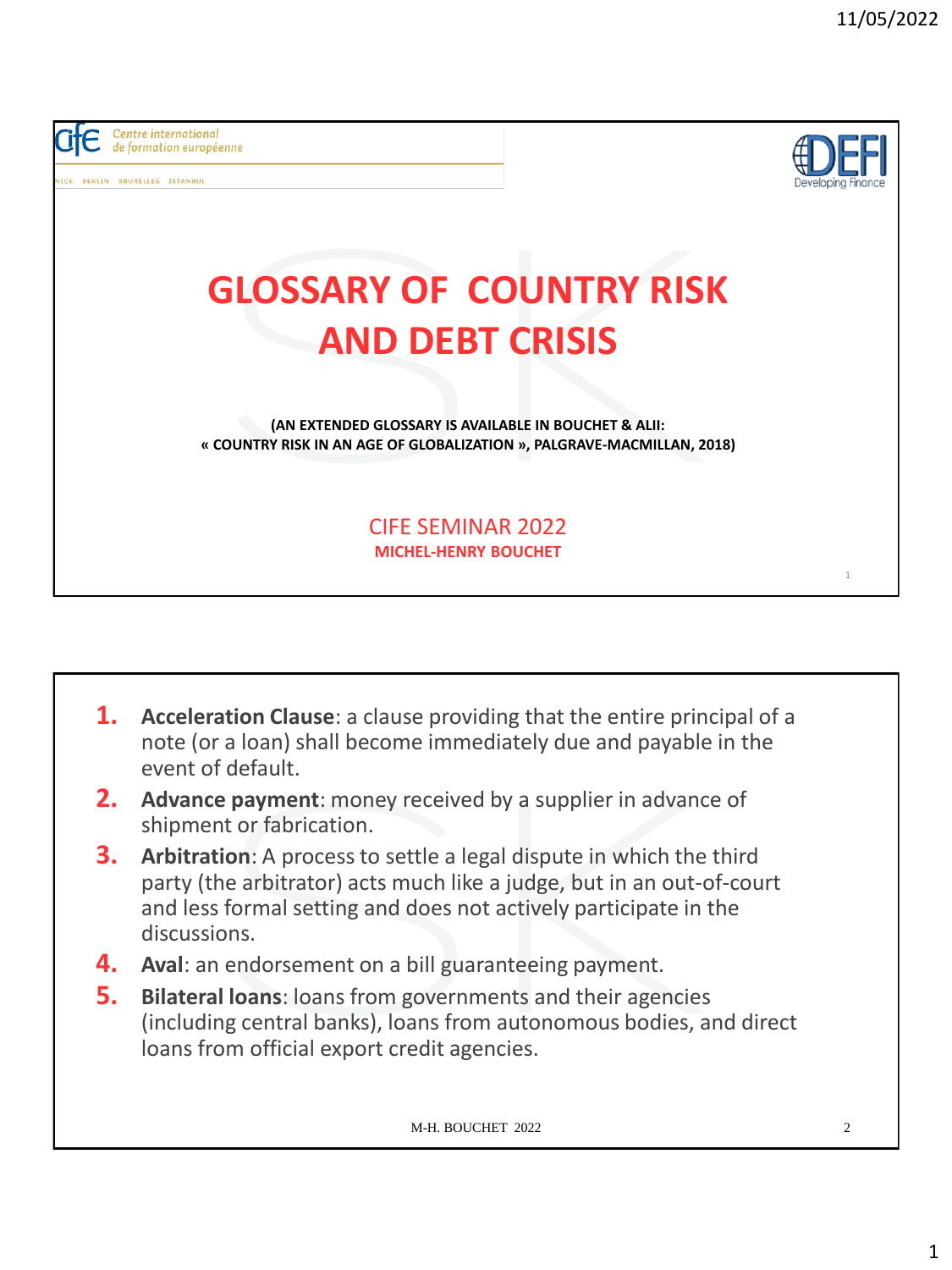- **6. Bond, Zero-Coupon**: a bond which pays neither principal nor interest until maturity. It merely states the face payment which is due at maturity and is sold at a discount which reflects the timing of payments (i.e., face value of the discounted value of the future bullet payment at maturity).
- **7. Breach of contract**: Loss resulting from government termination of contracts without compensation for existing investments in a product or service.
- **8. Bridge Loan**: used in the context of managing a country's debt profile, it is short-term financing provided to a debtor country--usually by the monetary authorities of industrial countries in conjunction with other central banks, governments, multilateral institutions and commercial banks--to supplement the country's foreign reserves prior to finalizing adjustment programs and concerted lending packages. This short-term advance is made pending receipts of funds by the borrower.

- **9. Bullet Maturity**: one-time payment of principal at maturity.
- **10. Capitalization, Interest**: an arrangement by which interest due is added to the principal of the loan and converted into a capital liability, effectively deferring payment beyond the original schedule.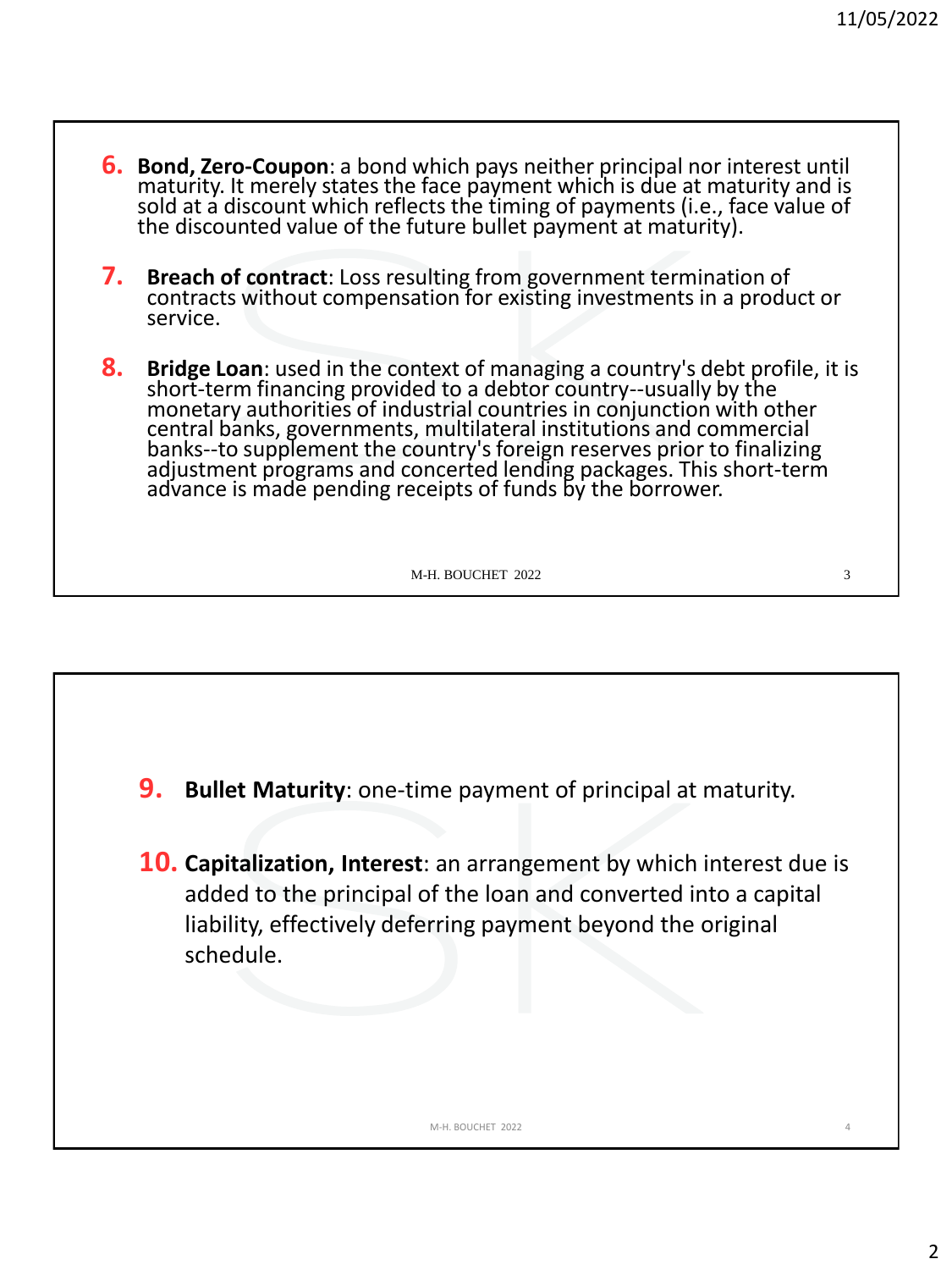**11.Co-financing**: a mechanism by which creditors provide project loans in parallel with loans granted by multilateral agencies such as the World Bank. Such "co-financiers" receive the benefit of the multilateral agencies' evaluation of the project and can share in certain benefits resulting from the special relationship between the debtor country and the multilateral agencies. In principle, crossdefault clauses prevent debtors from defaulting on amounts owed to co-financiers without defaulting on the official institutions.

**12.Collateral:** guarantee (mortgage, deposit, commodity…)

**13. Commodity-Linked Bonds**: bonds whose value depends on the foreign price of a specified export commodity of the debtor country In the debt workout process, these bonds usually link debt service payments to the price of the exported commodity. Alternatively, warrants may be attached to lower the cost of financing.

M-H. BOUCHET 2022

**14. Commodity-linked payments**: Traditionally, the interest and/or principal repayments are denominated in units of a particular commodity. In such cases, the amount the bondholder receives depends on the price of the commodity at the time of payment. Payments have been denominated in nominal terms, but the payee has the option of buying or selling certain amounts of the commodity at the specified prices on predetermined dates.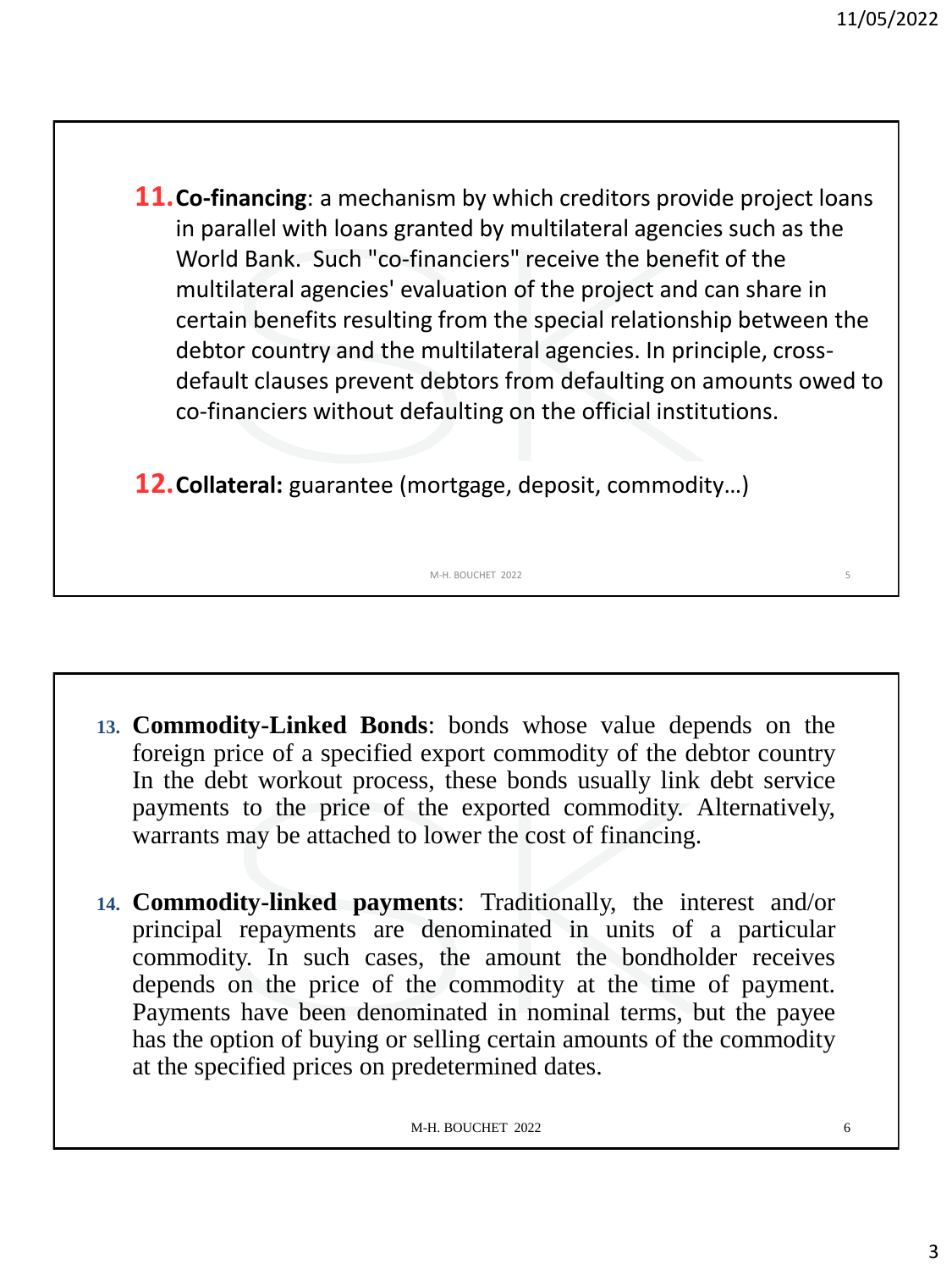**15. Contingent Lending Agreements/Facilities**: agreements or facilities which establish a linkage between additional financing and specific, pre-defined trigger mechanisms. **16. Cross-Default Provision**: a legal wrinkle which allows one creditor to declare default and exercise its remedies against the borrower in cases where other loans of the borrower have been suspended, terminated, accelerated or declared in default by other creditors. **17. Cross-subsidization:** the risk that money given up by one group of creditors be used to pay another group (ex. Zambia in end-2021). **17 bis. Currency Redenomination**: switching of loans denominated in one currency into the currency of the creditor country or into a currency that more closely matches the structure of the country's income receipts. (The mechanism is intended to bring about a better match between the currency mix of debt service payments and the currency composition of export receipts). M-H. BOUCHET 2022

- **18. Debt Defeasance**: it involves extinguishing debt through the provision of a financial asset (zero-coupon or other financial instrument) to be held in a trust account as collateral against the principal of the debt. The face value and maturity of the collateral instrument are designed to match those of the debt being defeased so that the proceeds of the collateral instrument at maturity may be used to fully repay the principal in a single balloon payment. Since the principal of the debt is secured, the debt service obligations of the debtor are reduced to the payment of interest.
- **19. Debt Service** is the sum of principal repayments and interest payments actually made.
- **20. Disbursements**: drawings on loan commitments by the borrower during the year.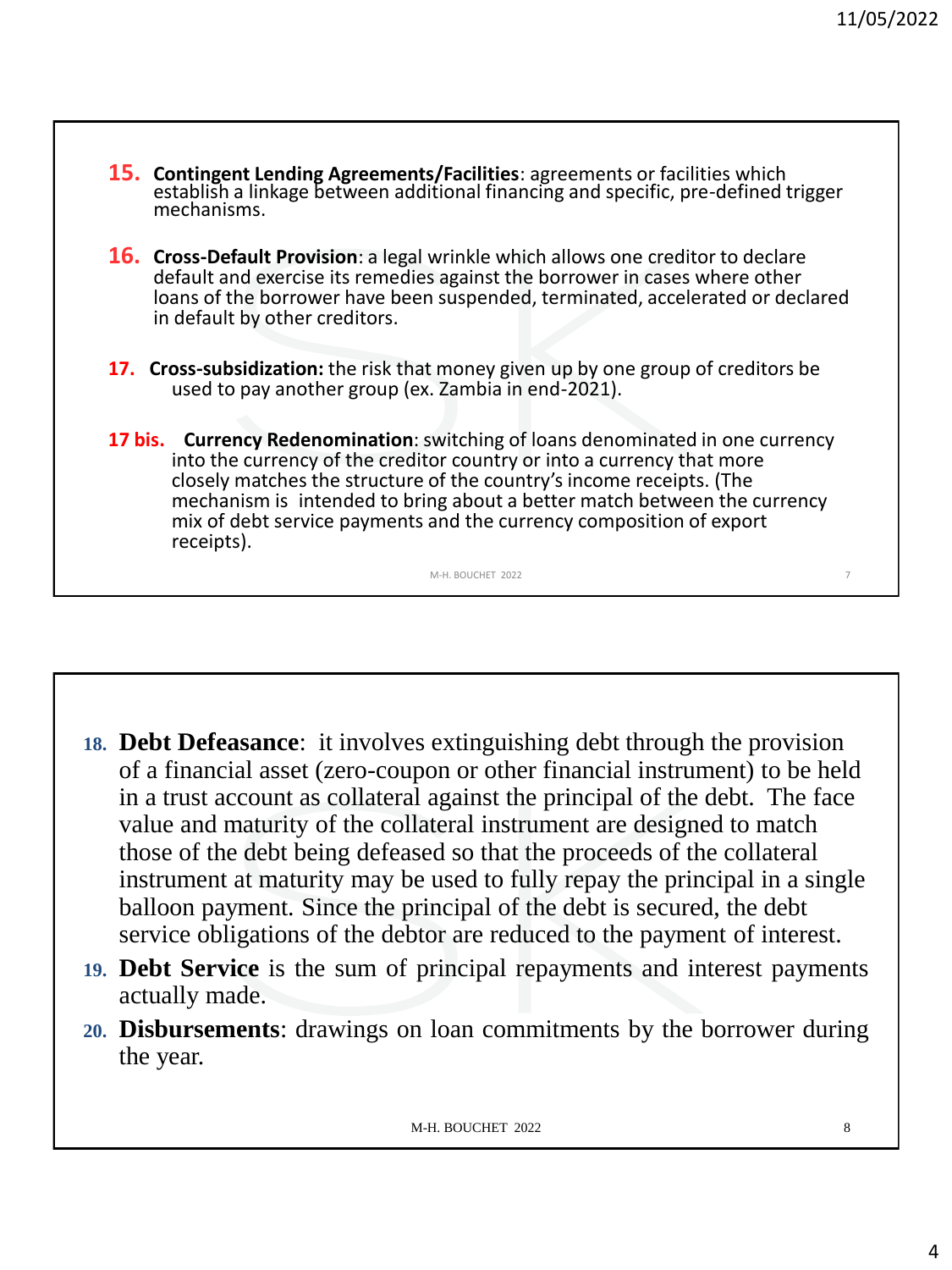- **21. Escrow Account**: special account in local or foreign currency, established on behalf of the debtor country in a domestic or in a foreign bank, in which deposits are made by the debtor periodically. Such account ensures creditors that debt payments will be made on time as a portion of the debtor's revenues are set aside for this purpose.
- **22. Equity-linked bonds**: convertible bonds or bonds with equity warrants (amounted to \$64 billion in 1997, and \$32 billion in 1998).
- **23. Equity-linked bonds**: convertible bonds or bonds with equity warrants (amounted to \$64 billion in 1997, and \$32 billion in 1998).

**24.Eurobonds:** long-term financial instruments issued by MNCs or country governments, and denominated in a currency other than that of the country of placement. Eurobonds are underwritten by a multinational syndicate of investment banks and simultaneously placed in many countries. They are issued in bearer form, and coupon payments are made yearly. The US\$ accounts for about 70% of eurobonds. Liquidity in the secondary market is monitored by Euro-clear.

**25. Euro-commercial paper:** short-term euronotes issues by companies.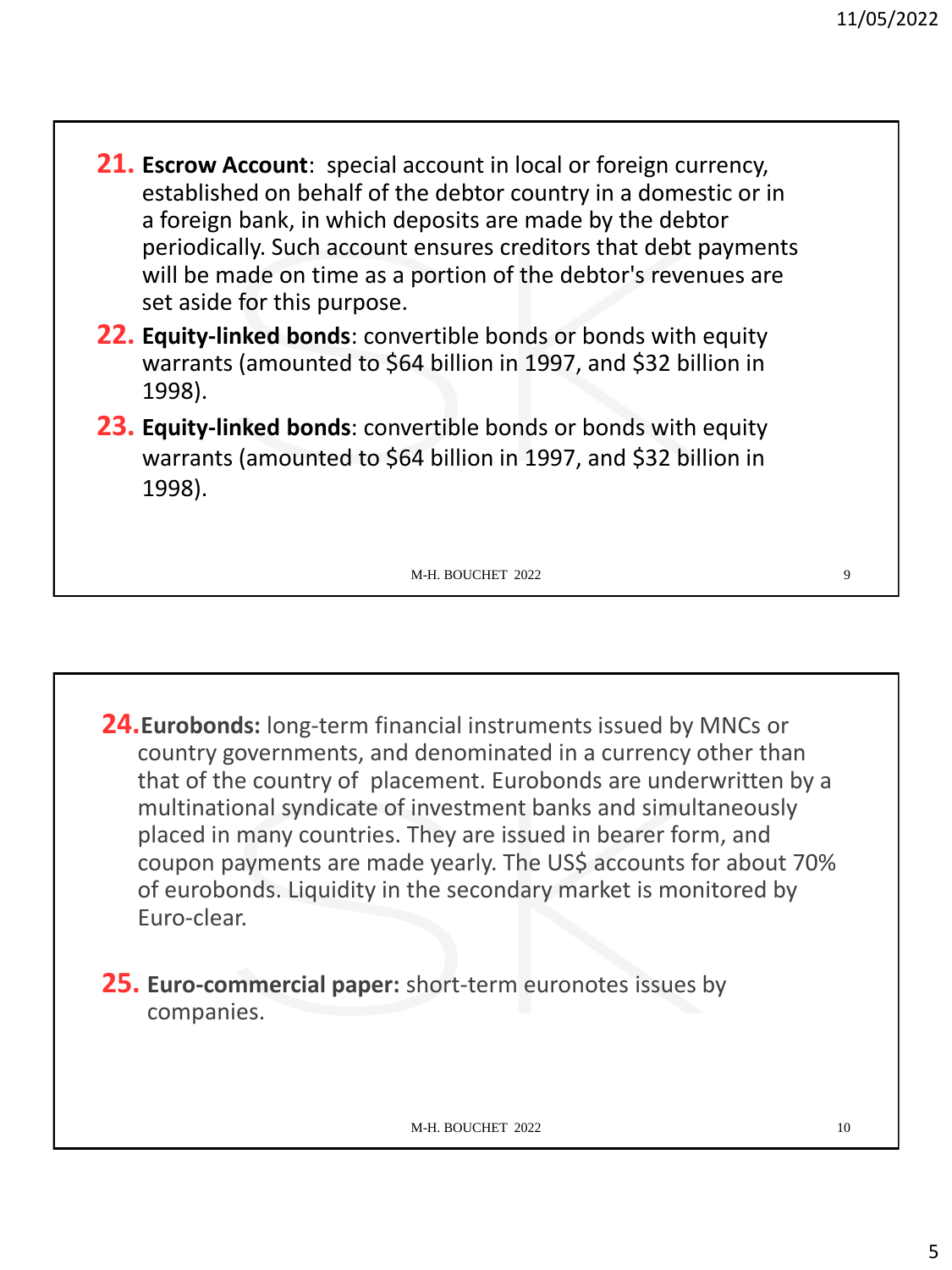- **26. Eurocredits:** medium to long-term loans denominated in eurocurrencies  $(> 1$  year).
- **27. Exceptional Financing**: a special "below the line" category in the IMF Balance of Payments used to accomodate transactions undertaken on behalf of the monetary authorities to compensate for any overall imbalance.
- **28. Fiduciary Fund** (or Trust Fund): fund in which assets are safeguarded and whose stream of interest income is used to fund a specific project.

**29. Free Rider**: individual banks may refuse to participate in a bailout loan with the international banking community, thereby not matching their expected share of the concerted loan package. Similarly, small-exposure banks might refuse joining debt reduction operations while requiring full payments on their claims. Such "free riders" would then see the value of their lending portfolios rise as other banks write down a country's debt. **30. FRNs**: medium-term CDs where the interest is fixed as a percentage above six-month LIBOR. Negotiable and transferable securities with flexible interest rate, fixed interest periods, and issued in pre-determined and uniform amounts. M-H. BOUCHET 2022 2002 2003 12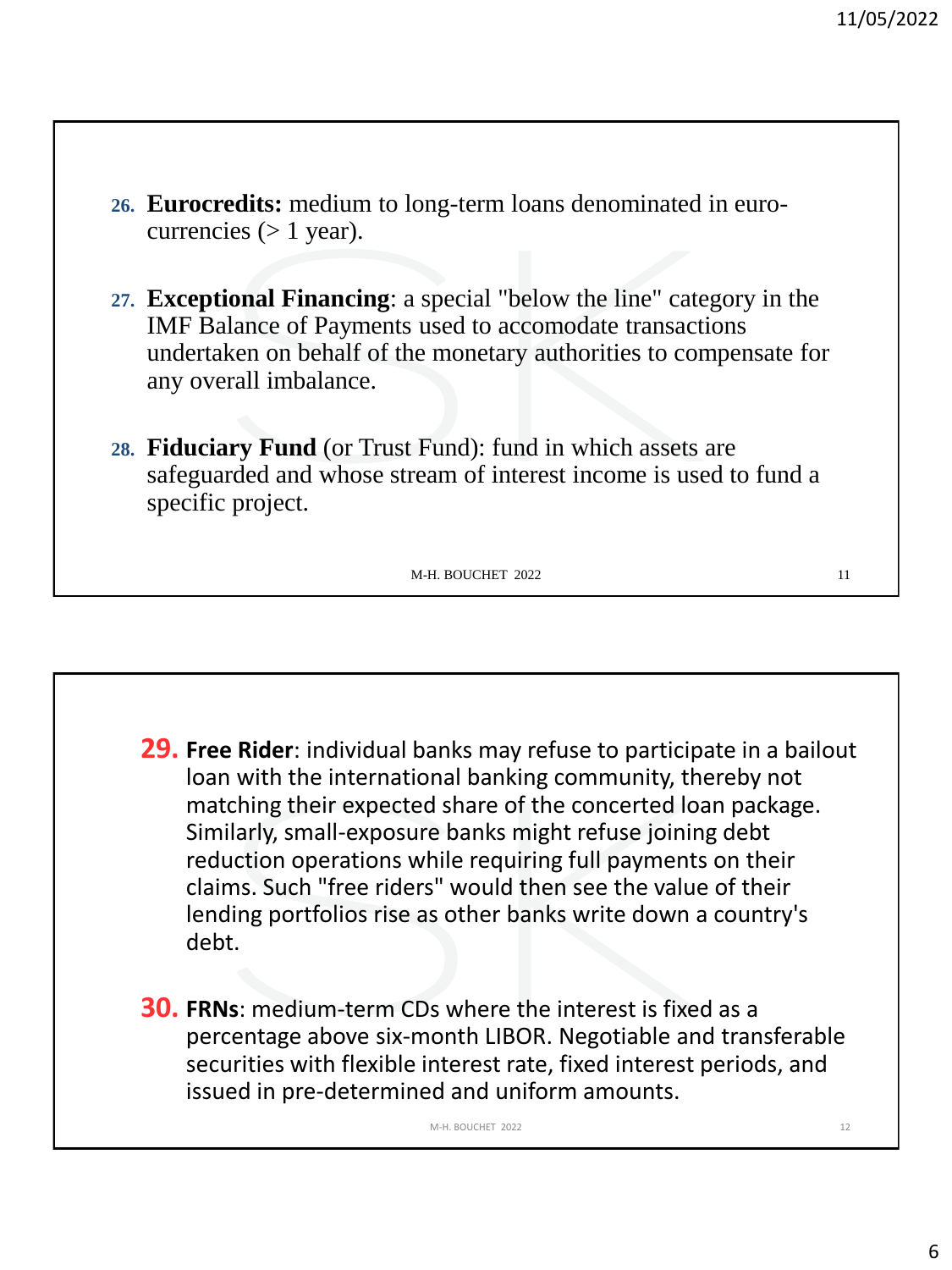- **31. Goodwill Clause**: a statement in Paris Club agreements which would allow the creditors in question to extend the life of a stated rescheduling arrangement, but which is not legally binding. Creditors agree to consider further debt relief after the expiration of the consolidation period, and a commitment to meet at the end of three to four years to consider the matter of the stock of debt.
- **32. Guarantee**: a written promise by one party to be liable for a specific obligation of a second party in the event that the second party does not fulfill its financial obligation.

**33. IMF purchases:** Total drawings on the general resources account of the IMF during the year specified, excluding drawings in the reserve tranche.

M-H. BOUCHET 2022 13

- **34. IMF repurchases**: Total repayments of outstanding drawings from the general resources account during the year specified, excluding repayments due in the reserve tranche.
- **35. Interbank Lines**: short-term working capital extended between banks to cover short-term claims on a revolving basis .Such claims are generally not included in rescheduling.
- **36. Interest in arrears on long-term debt**: defined as interest payment due but not paid, on previously agreed tenor.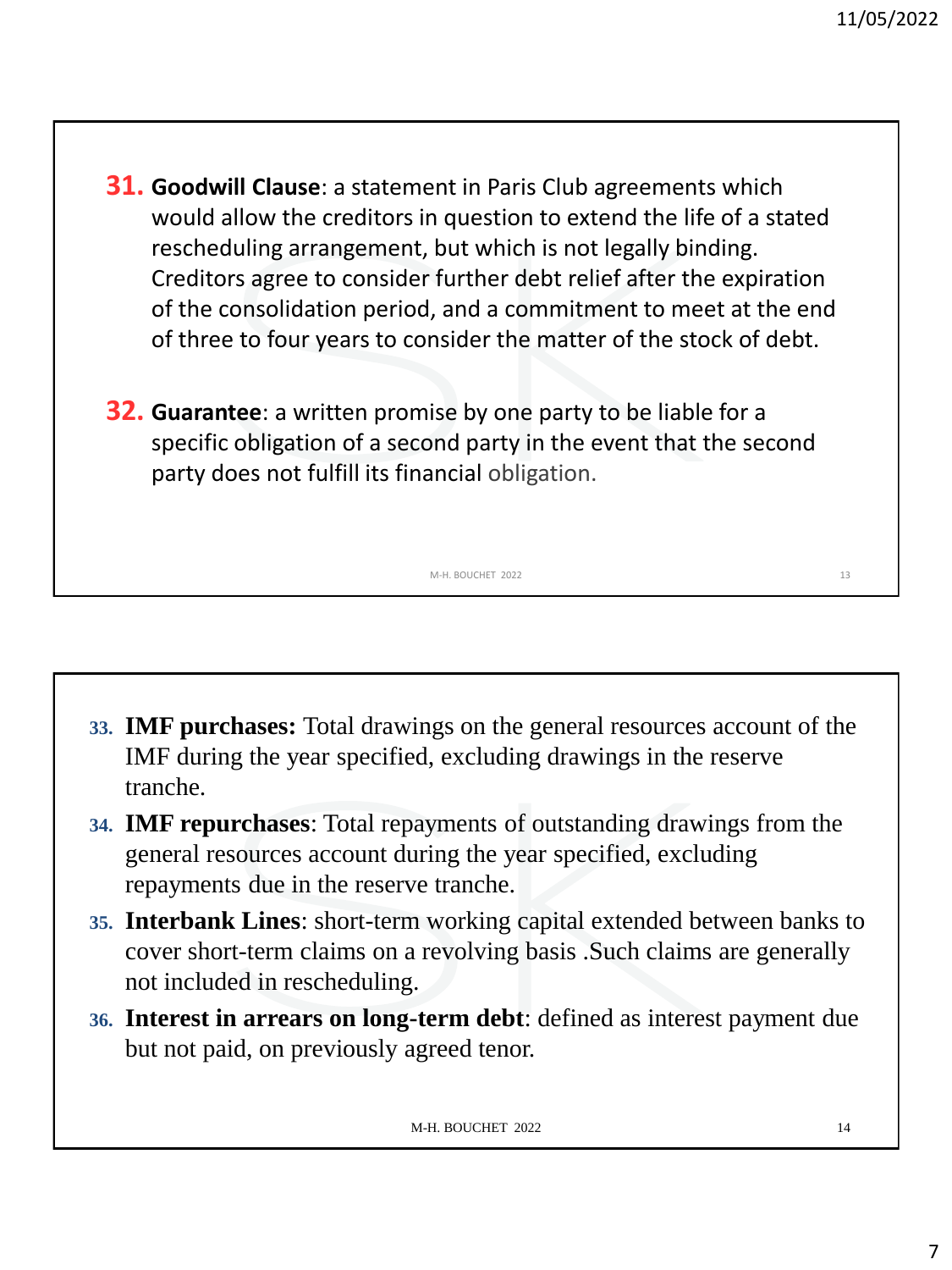- **37. Interest payments:** are the amounts of interest paid in foreign currency, goods, or services in the year specified.
- **38. Interest Rate Switching**: selection of a new basis for interest calculations on an existing loan. The options may include LIBOR, a domestic rate, the prime rate or a fixed rate, to which a margin is added.
- **39. Interest Retiming**: changing the frequency of interest payments, essentially allowing a debtor to defer one or more interest payments. Retiming boils down to short-term interest rescheduling in that it permits a debtor country to stretch out interest payments.

- **40. Loans from multilateral organizations**: Loans and credits from the World Bank, regional development banks, and other multilateral and intergovernmental agencies. Excluded are loans from funds administered by an international organization on behalf of a single donor government; these are classified as loans from governments.
- **41. Long-term external debt**: debt that has an original or extended maturity of more than one year and that is owed to nonresidents and repayable in foreign currency, goods, or services.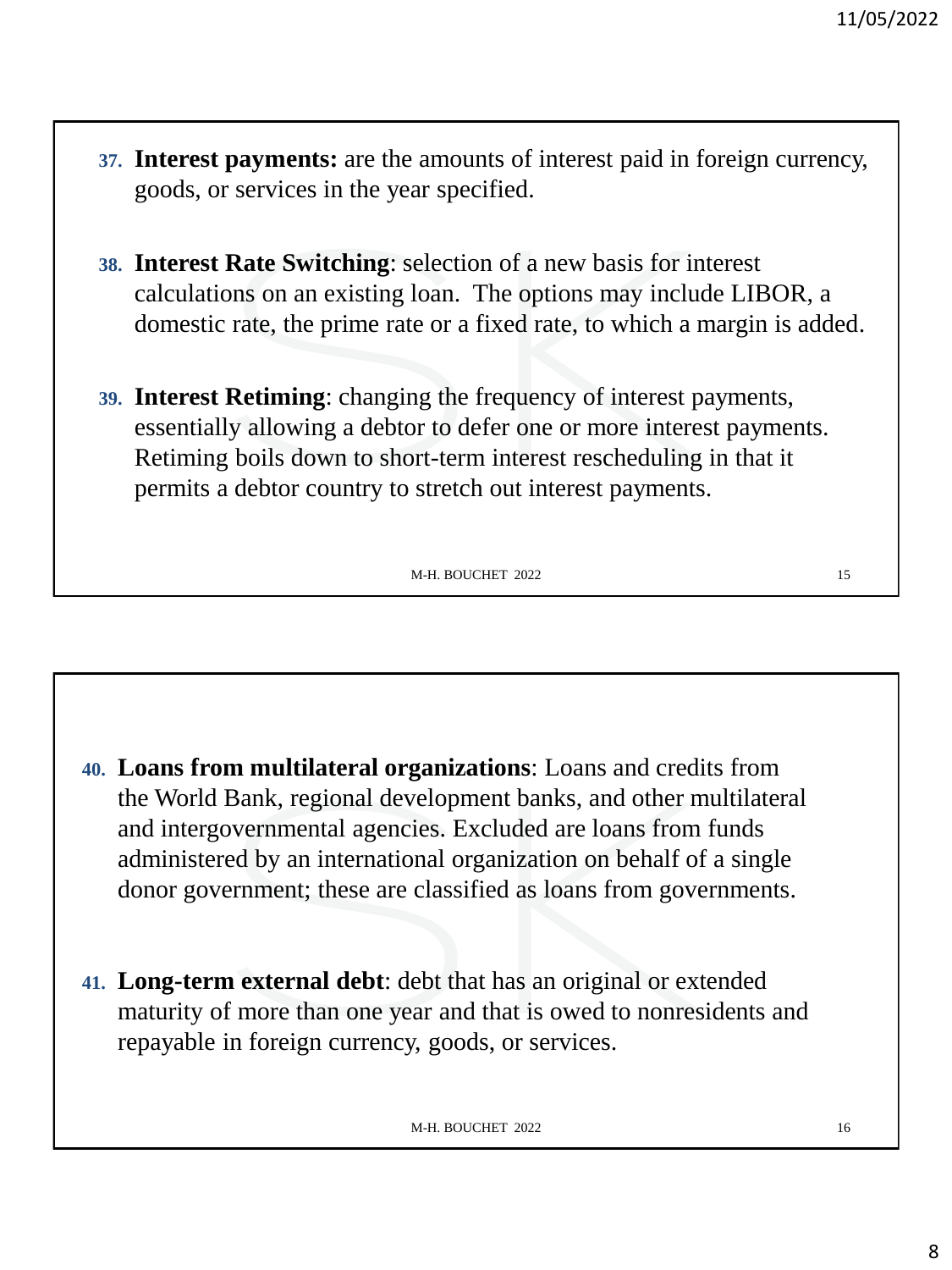- **42. Mandatory repayment clause**: a standard clause in loan agreements between debtor countries and commercial bank creditors. It stipulates certain circumstances under which repayment is accelerated. The debtor, by being obligated to prepay any one creditor, must repay all lenders on a pro rata basis. In the context of rescheduling agreements and new money loans to rescheduling countries, the provision is intended to neutralize "free rider" banks which do not participate in debt restructuring and new money agreements. Further, the clause does not apply to non-rescheduled and post cut-off date claims but only to the "reschedulable" portion of the debt.
- 43. **Mandatory repayment terms:** In that regard, debt conversion and debt buyback transactions amount to payment prior to contractually defined maturity. The provision applies across the universe of public sector borrowers so that a voluntary prepayment of one or more credits by one borrower would trigger mandatory prepayment not only by that borrower but also by the other public sector borrowers.

**44. Negative Pledge clause**: negative pledge provisions deal with the granting of security interests by a debtor country over its assets to its creditors. In the case of a debt refinancing agreement, the debtor country agrees with the banks not to provide any other group of creditors with security interest on the country's reserves, exports of goods, and public sector companies' assets. The objective of such a clause is to prevent a situation where a debtor would allocate significant assets to other creditors, thereby effectively subordinating the unsecured bank credits.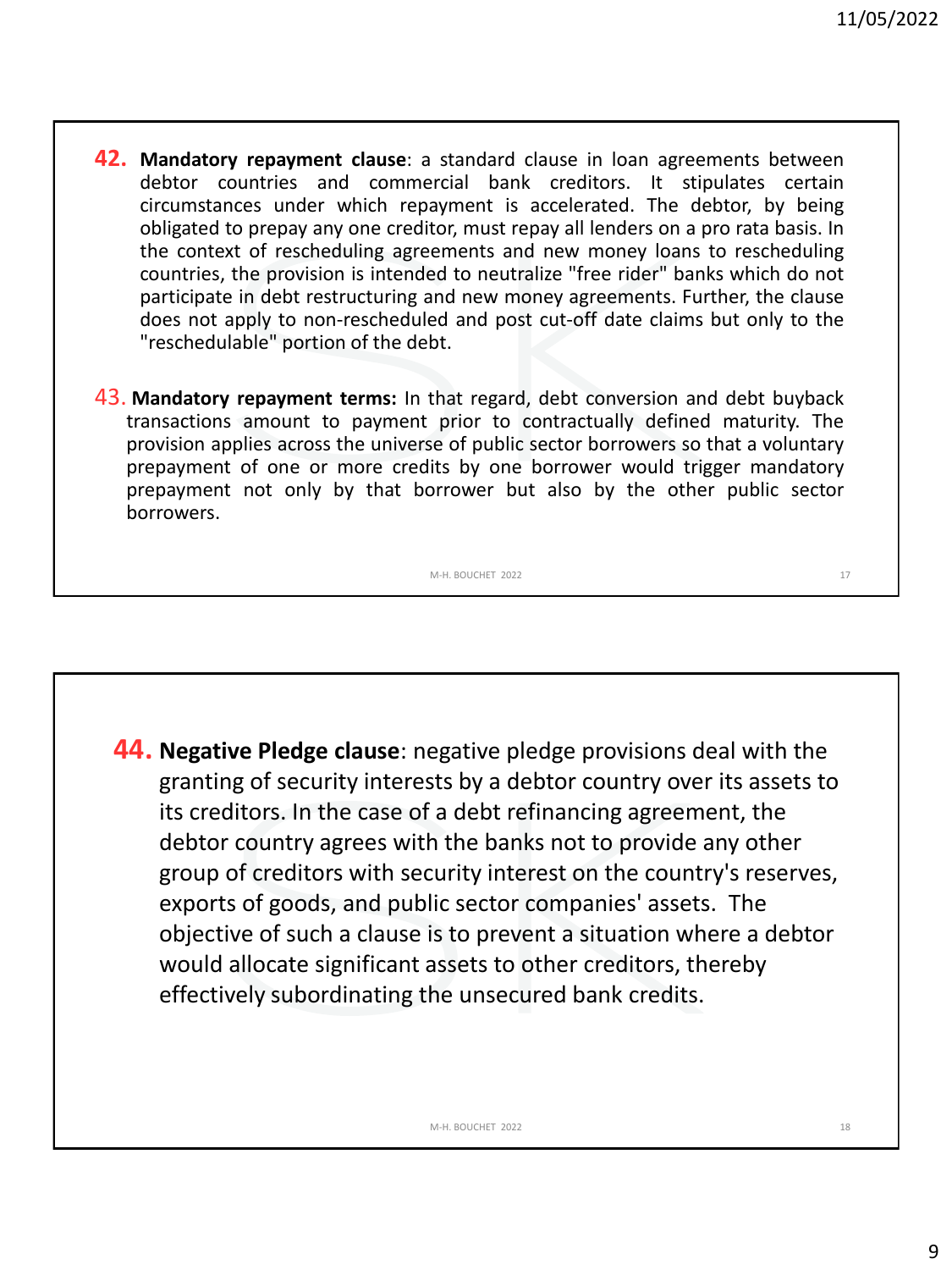- **45. Net flows on debts** (or net lending or net disbursements): are disbursements minus principal repayments.
- **46. Net resource flows** (long term): sum of net resource flows on longterm debt (excluding IMF) plus non-debt-creating flows.
- **47. Net transfers on debt**: net flows minus interest payments (or disbursements minus total debt service payments).
- **48. New Money Bonds**: bonds issued by debtor countries in exchange for additional financing. Such instruments are usually more senior and tradable than old claims.

- **49. Non-debt creating flows**: net foreign direct investment, portfolio equity flows, and official grants (excluding technical cooperation). Grants for technical cooperation are shown as a memorandum item.
- **50. Note-issuance facility** (NIF): a medium-term legally-binding commitment under which a borrower can issue a short-term paper in its own name, underwritten by banks which are committed either to purchase any notes the borrower is unable to sell, or to provide credit.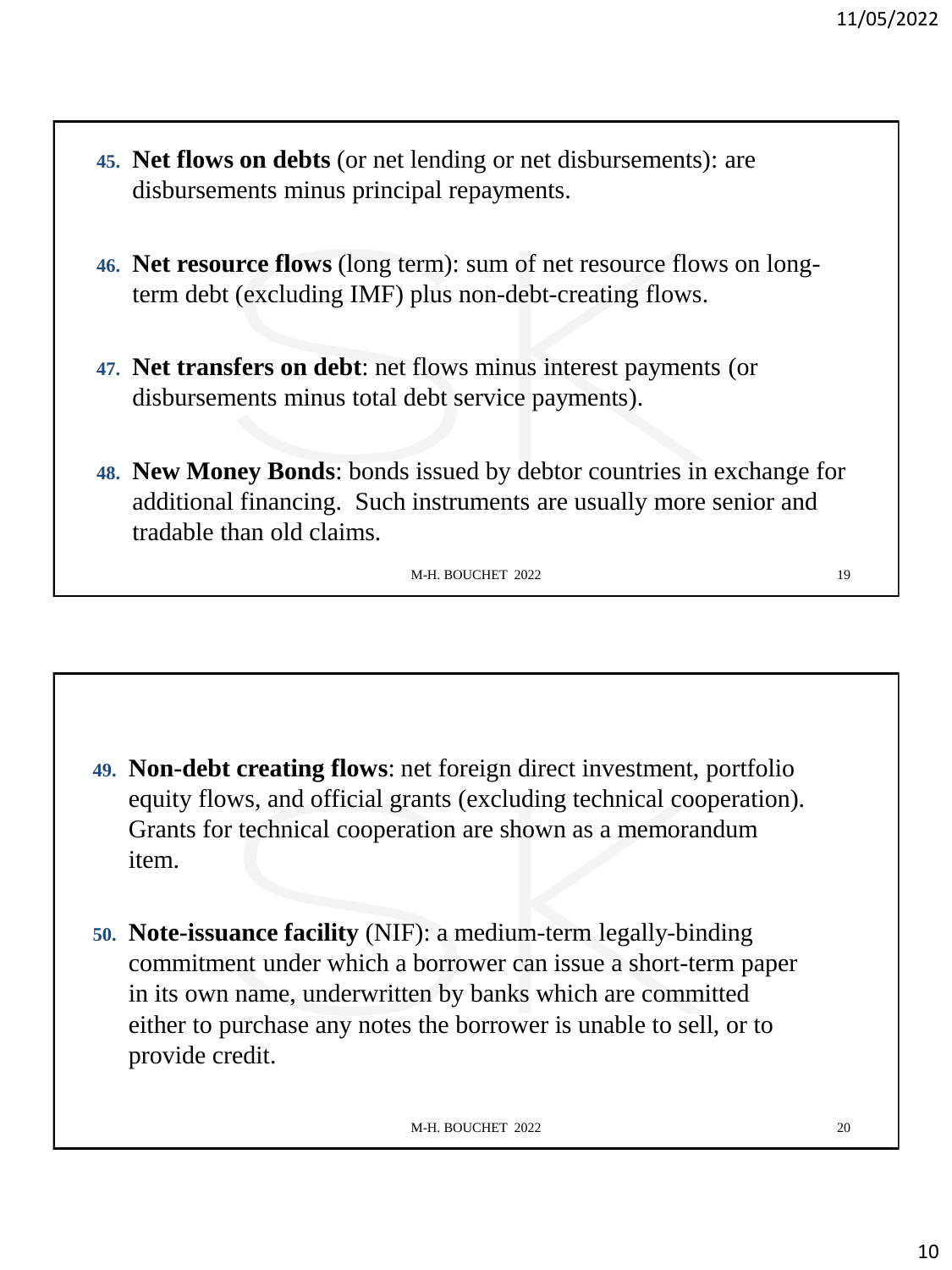- **51. Off-balance sheet activities**: bank activities, often fee-based, that do not involve booking assets or taking deposits. (insurance, swaps, forwards, LCs, advisory assistance, M&As…).
- **52. On-Lending**: the process by which funds borrowed by one party are made available to a third party, with the agreement of the creditor. Typically, the funds are recorded as a deposit in the central bank .However, the creditor and the contractual borrower (often the central bank itself) agree to make the loan proceeds available to a third party within the country in local currency equivalent.
- **53. Optional prepayment provision**: the optional prepayment provision permits the borrower to prepay all or part of the loan provided it prepays all lenders under the agreement on a pro rata basis.

- **54. Pari-passu clause**: clause inserted in lending and restructuring agreements that provides for a strict equality of treatment among various categories of debts and various families of creditors.
- **55. Prepayment clause**: the prepayment clause is a standard clause in loan agreements between a debtor and a creditor bank. In its various forms, it can provide the debtor with the opportunity to accelerate repayment of the loan on a voluntary basis and/or provide for acceleration of repayment due to changes in laws affecting the creditor. In rescheduling agreements, the clause is intended to prevent the obligor to grant a preferential repayment schedule to other banks which have not signed the convention and which would be paid ahead of normal maturity terms.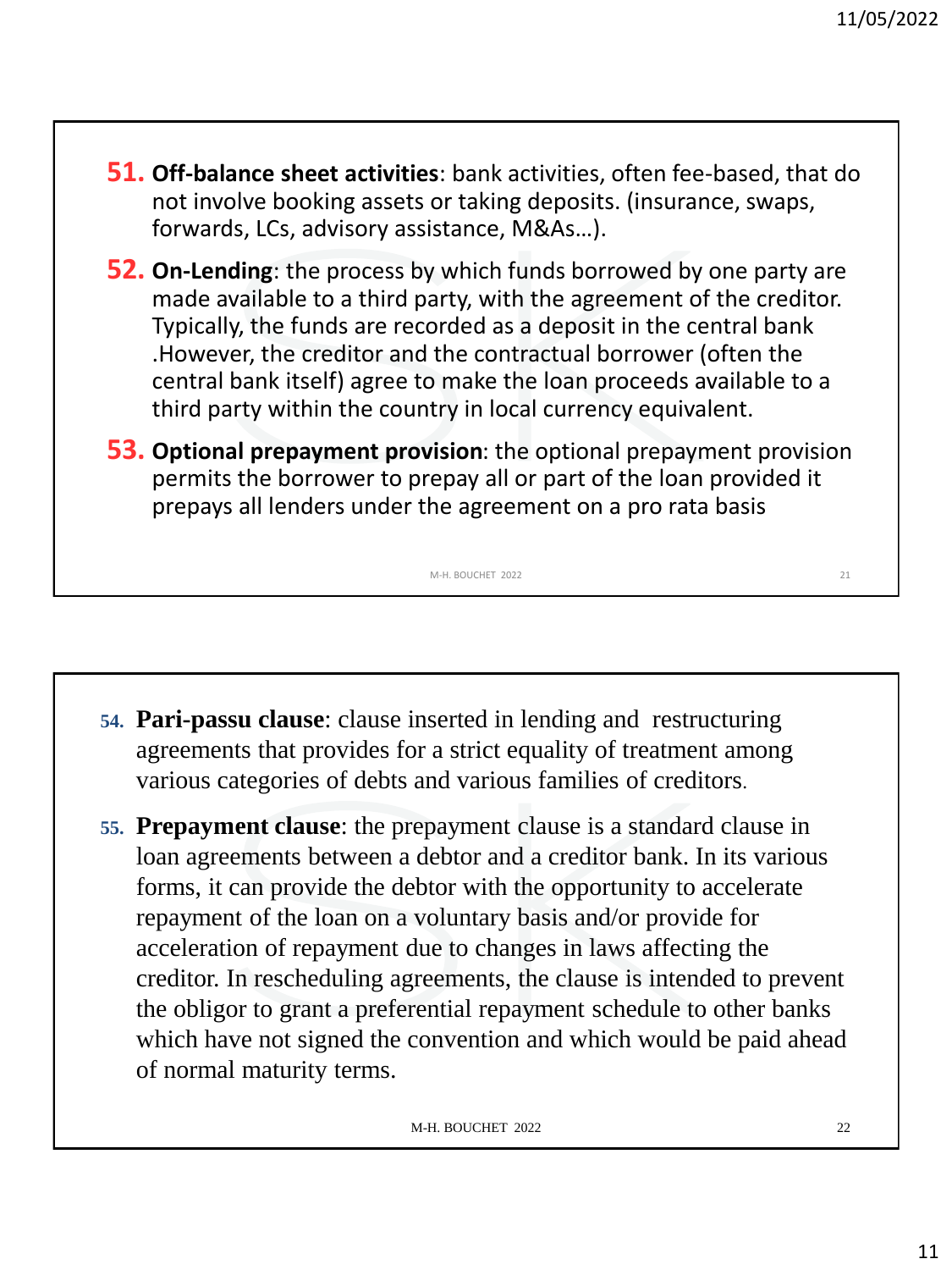- **56. Principal in arrears on long-term debt**: principal repayment due but not paid, on a cumulative basis.
- **57. Principal repayments**: the amounts of principal ( amortization) paid in foreign currency, goods, or services in the year specified.
- **58. Private nonguaranteed external debt**: external obligation of a private debtor that is not guaranteed for repayment by a public entity.
- **59. Public debt**: external obligation of a public debtor , including the national government, a political subdivision ( or an agency of either)

- **60. Publicly guaranteed debt**: external obligation of a private debtor that is guaranteed for repayment by a public entity.
- **61. Refinancing**: provision of new money to cover obligations on existing loans in part or in full.
- **62. Reinsurance**: The process of a risk insurance provider issuing a guarantee with other providers in order to reduce exposure by spreading the risk among the institutions involved
- **63. Relending**: an operation in which the external debt repaid by one debtor is lent to another entity in the debtor economy. The second debtor may repay prior to the definitive repayment date and the foreign creditor may relend again to a third debtor within the debtor country. In practice, relending has occurred when the original borrower had the domestic currency to repay its debt (at the going exchange rate) but the Central Bank was not able or willing to provide the foreign exchange.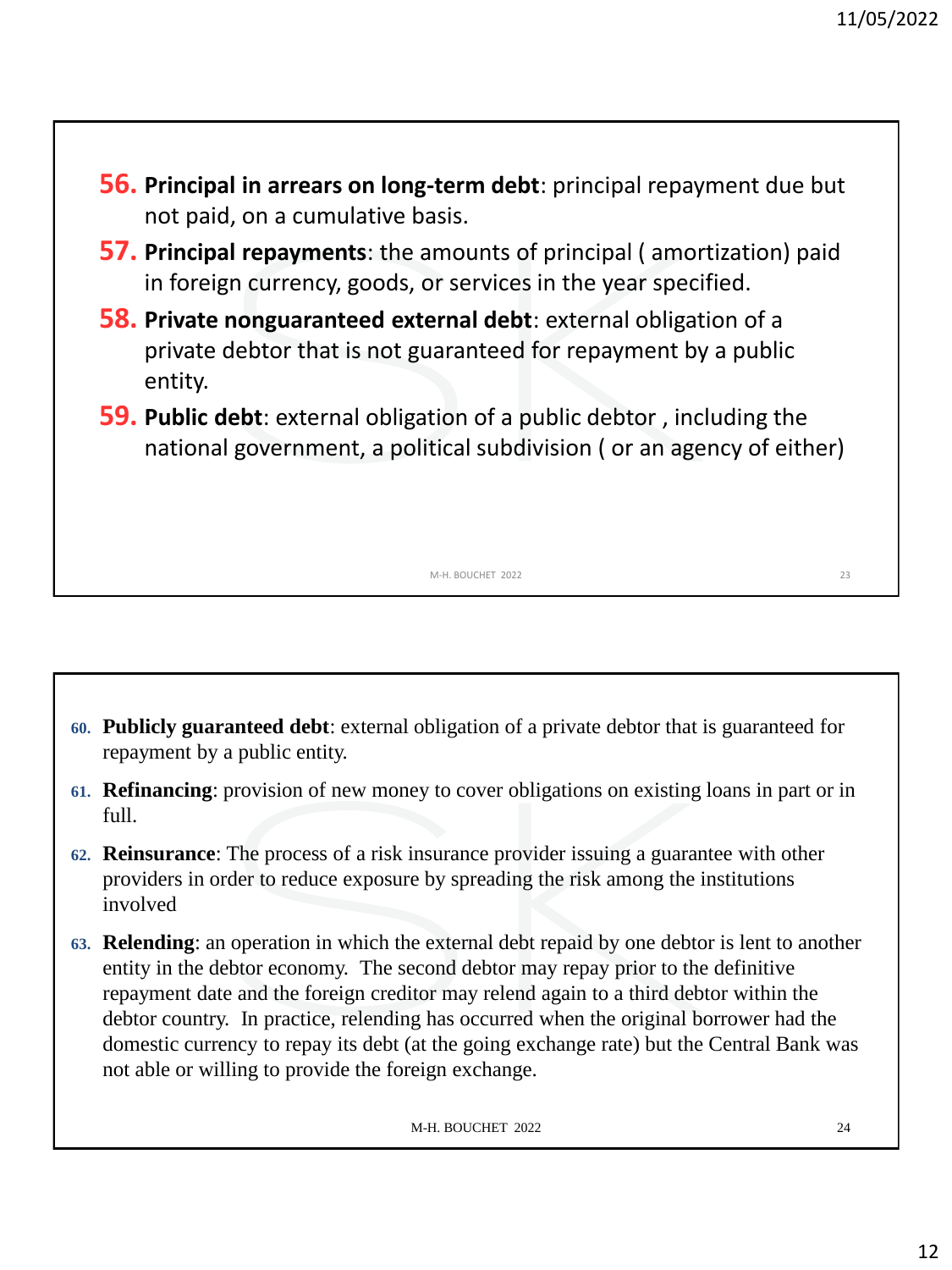- **64. Rescheduling**: re-timing of the principal due on a loan. Usually, Paris Club debt agreements include interest rescheduling in place of new money.
- **65. Revolving Underwriting Facility** (RUF): medium-term facility on which the borrower can draw at any time of its life, usually certificates of deposits (CDs) or short-term promissory notes.

**66. Sharing Provisions**: a legal covenant in commercial bank agreements which specifies that debt service payments are to be made through the agent bank for allocation on a pro rata basis to all creditor banks. Further, payments received or recovered by any one lender must be shared on a pro rata basis with all co-creditors under the loan agreement. Thus, no one lender may be placed in a more favorable position than its co-lenders with respect to payments received and/or recovered.

M-H. BOUCHET 2022 25

**67. Short-term external debt**: debt that has an original maturity of one year or less. Available data permit no distinction between public and private nonguaranteed short-term debt. (data sources: OECD/BIS and World Bank)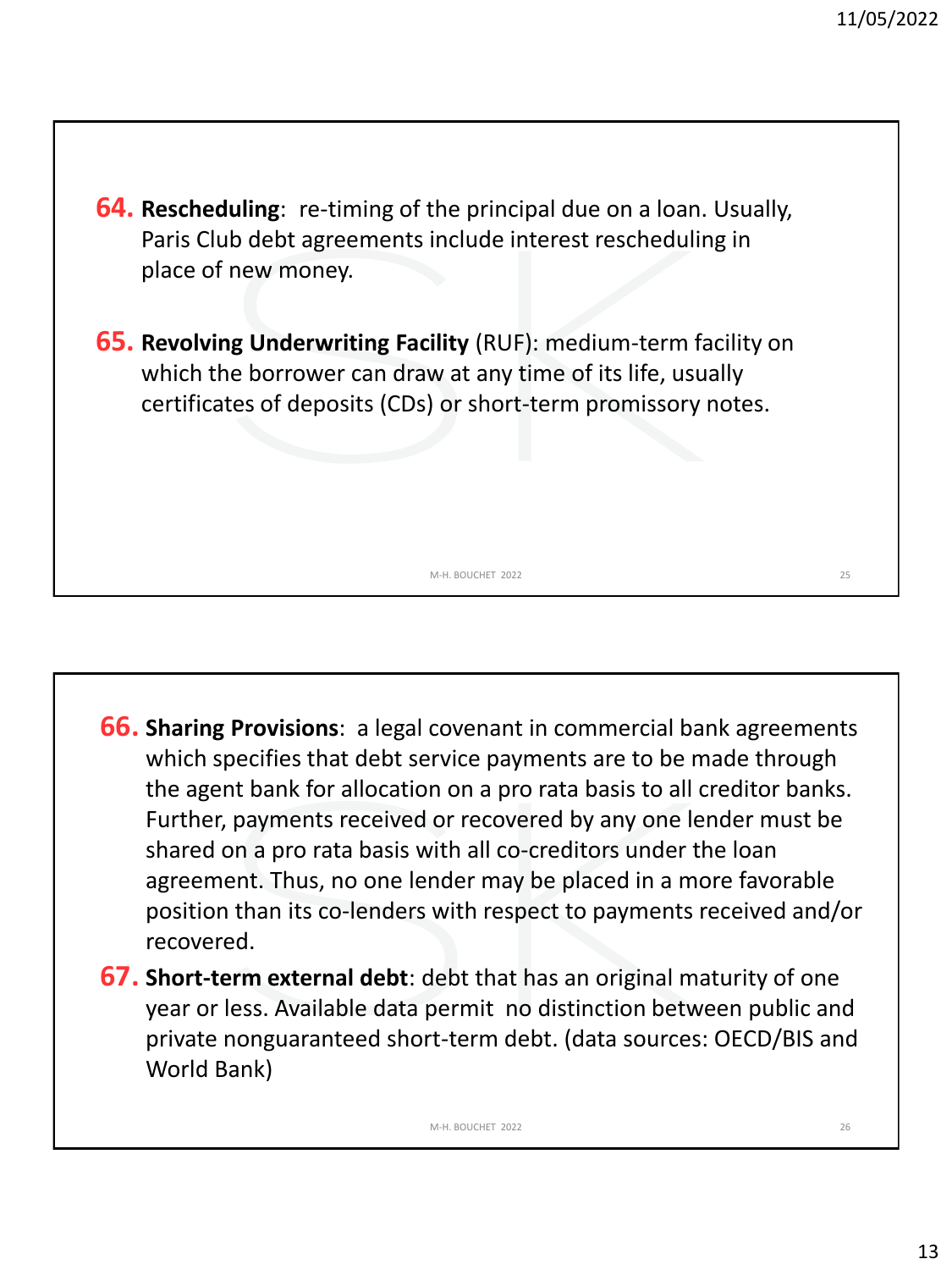**68. Spread, Interest Rate**: usually expressed in percentage points over and above a reference rate such as LIBOR or the prime rate in the country of the creditor. The spread added to the reference rate constitutes the interest rate applicable to the loan.

**69. Stand-by Credit**: a commitment to lend up to a specified amount for a specific period, to be used only in a certain contingency (commitment fee paid on the unused portion of a facility).

M-H. BOUCHET 2022 27

**70. Subrogation Rights**: in contracts of indemnity, they allow the insurer to take over the rights of the assured against any third party who is responsible for a loss in respect of which the insurer has made a claim payment.

- **71. Suppliers Credit**: export finance which is available to a supplier of items as distinct from credits to the foreign purchasers under buyer's credit.
- **72. Tenor**: The term of a loan or a risk insurance contract
- **73. Term deposits and CDs**: negotiable instruments that can be traded on the secondary market. Because of higher liquidity, CDs pay lower interest rate (<about 10 basis point: a basis point is 0,01%). Very popular with company treasurers, because of low risk and high flexibility.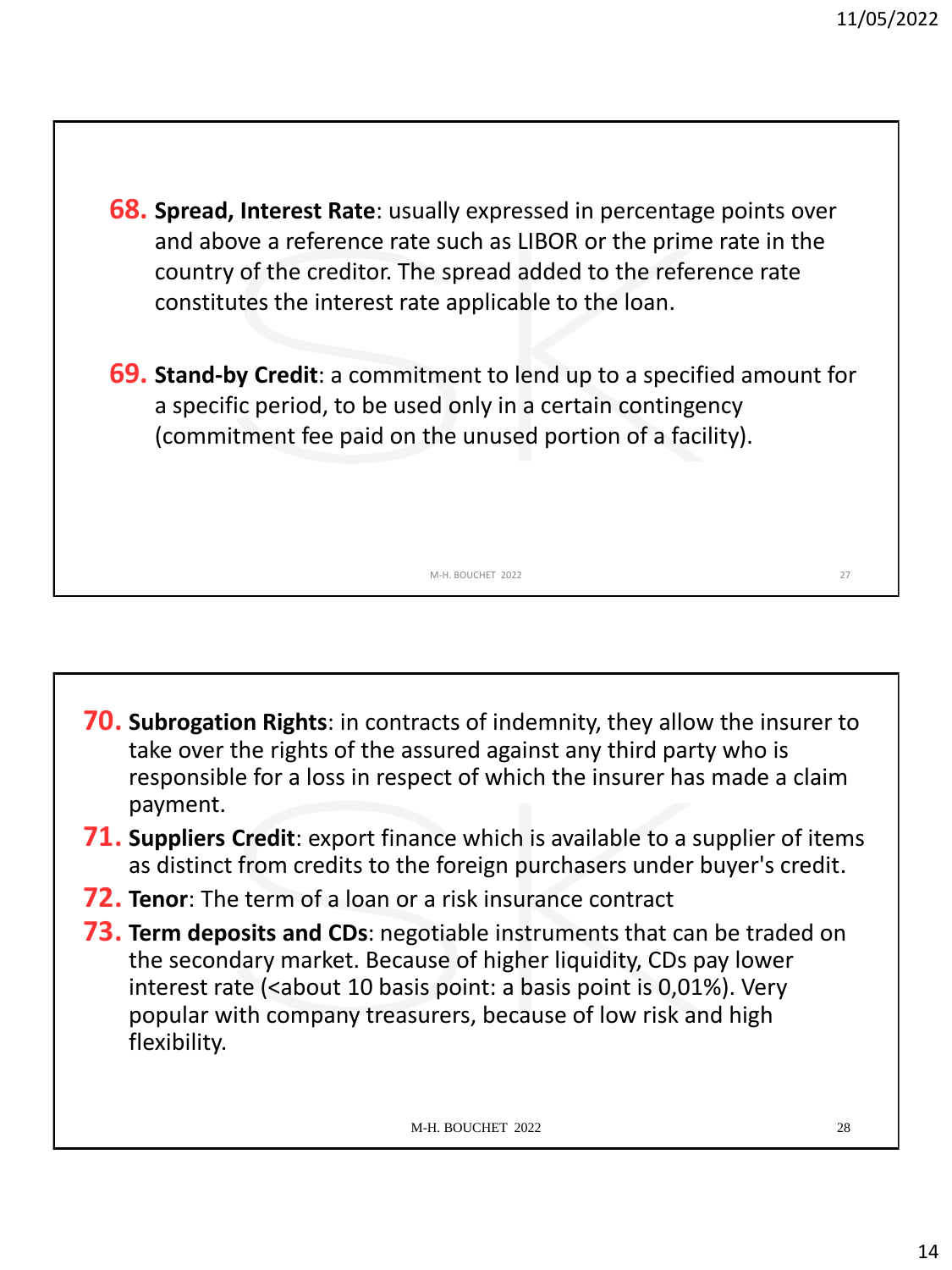- **74. Total debt service due**: contractual debt service payments on total long-term and short-term debt (public and publicly guaranteed and private nonguaranteed) and the use of IMF credit.
- **75. Total debt service paid** (TDS): debt service payments on total longterm debt (public and publicly guaranteed and private nonguaranteed), use of IMF credit, and interest on short-term debt.
- **76. Total debt stock**: sum of public and publicly guaranteed long-term debt, private nonguaranteed long-term debt, the use of IFM credit, and short-term liabilities.

**77. Unallocated Loan-loss Reserves**: value of anticipated future chargeoffs on the existing loan portfolio that cannot yet be identified with any particular asset.

**78. Value Recovery Clause**: clause included in some commercial bank debt restructuring agreements that entitle creditor banks to recover a larger portion of their loans, subject to a specific condition related with a better than expected performance of the debtor country. It is usually associated with the international price of a good or a basket of goods exported by the debtor country, or to its real GDP growth rate. (ex. Greece)